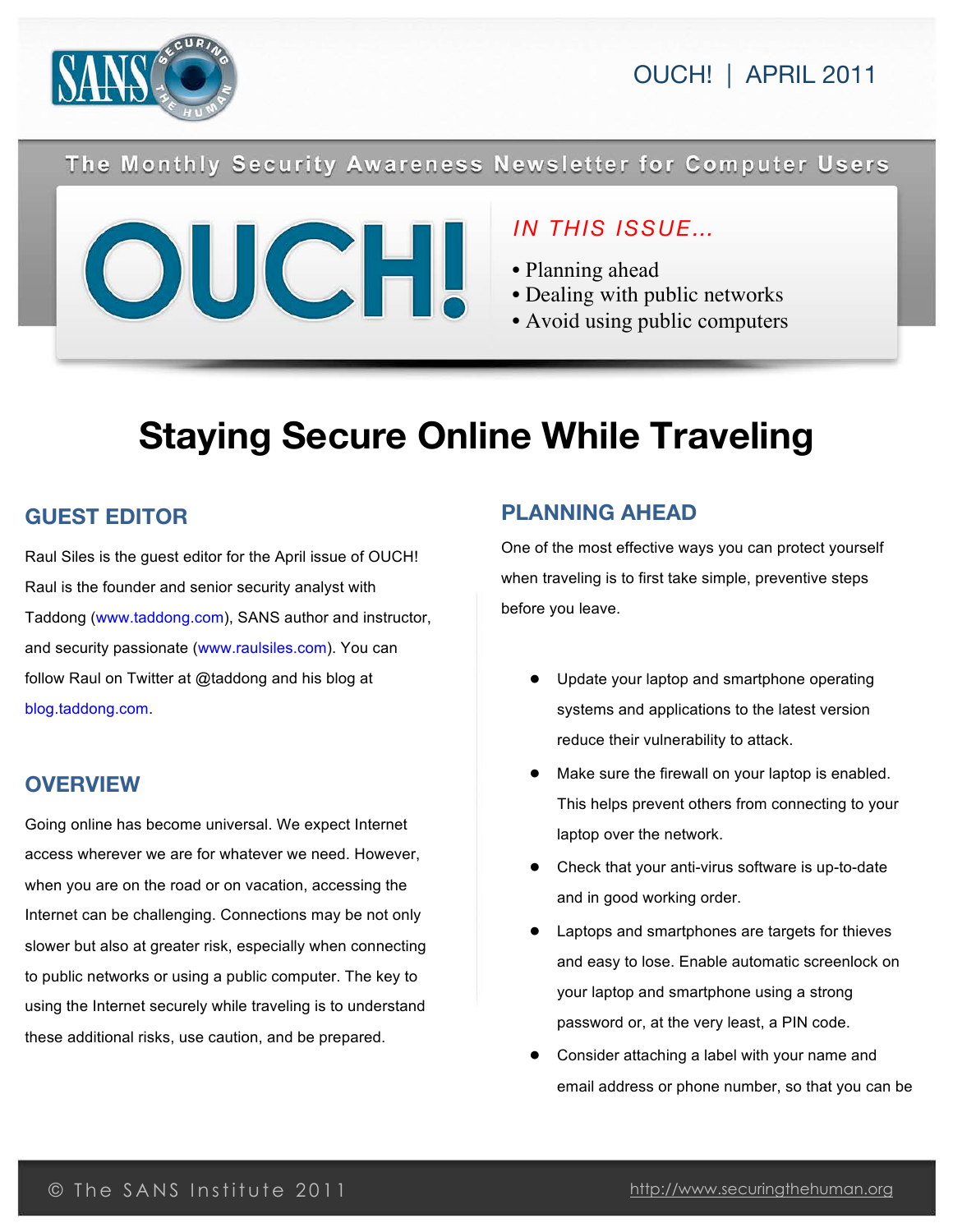

## **Staying Secure Online While Traveling**

contacted if you lose a device, such as at airport security. Offering a reward for their safe return often helps.

- If your laptop or smartphone has personal or confidential information stored on it, consider encrypting the information or your entire hard drive before you leave. Check with your supervisor about your organization's security policies. Encryption may be required.
- If you set an out-of-the-office message at work, identify a colleague as an alternate point of contact while you are gone. In addition, do not provide specific details about your trip. If possible, limit delivery of your out-of-the-office message to recipients within your organization or to people already in your address book.
- Check with your IT department to see what special services they offer to travelers.

In addition to preparing ahead of time, there are several things you need to consider once you are traveling.

#### **CONNECTING TO PUBLIC NETWORKS**

A public network is a network to which anyone has access, such as those that are available at airports, hotels, restaurants, and cafés, usually in the form of Wi-Fi connections. When you connect to a public network, your online activities can be monitored by others. In addition, malicious individuals may operate fake Wi-Fi networks that are designed to fool you into using them and potentially attack your system.



*The key to connecting online securely while traveling is to understand the risks and prepare ahead of time.*

When possible, use a sponsored Wi-Fi networks hosted by a legitimate organization. Look for signs with the name of the Wi-Fi network displayed in the hotel lobby, airport terminal, or café. Using these sponsored networks is a better security bet than picking a public Wi-Fi network at random. In addition, when possible use encrypted Wi-Fi networks, and pay attention to the type of encryption. In order from best to worst, the common Wi-Fi encryption types are: WPA2, WPA, and WEP.

Even with Wi-Fi encryption, your communications could still be intercepted by other users of the same Wi-Fi network.